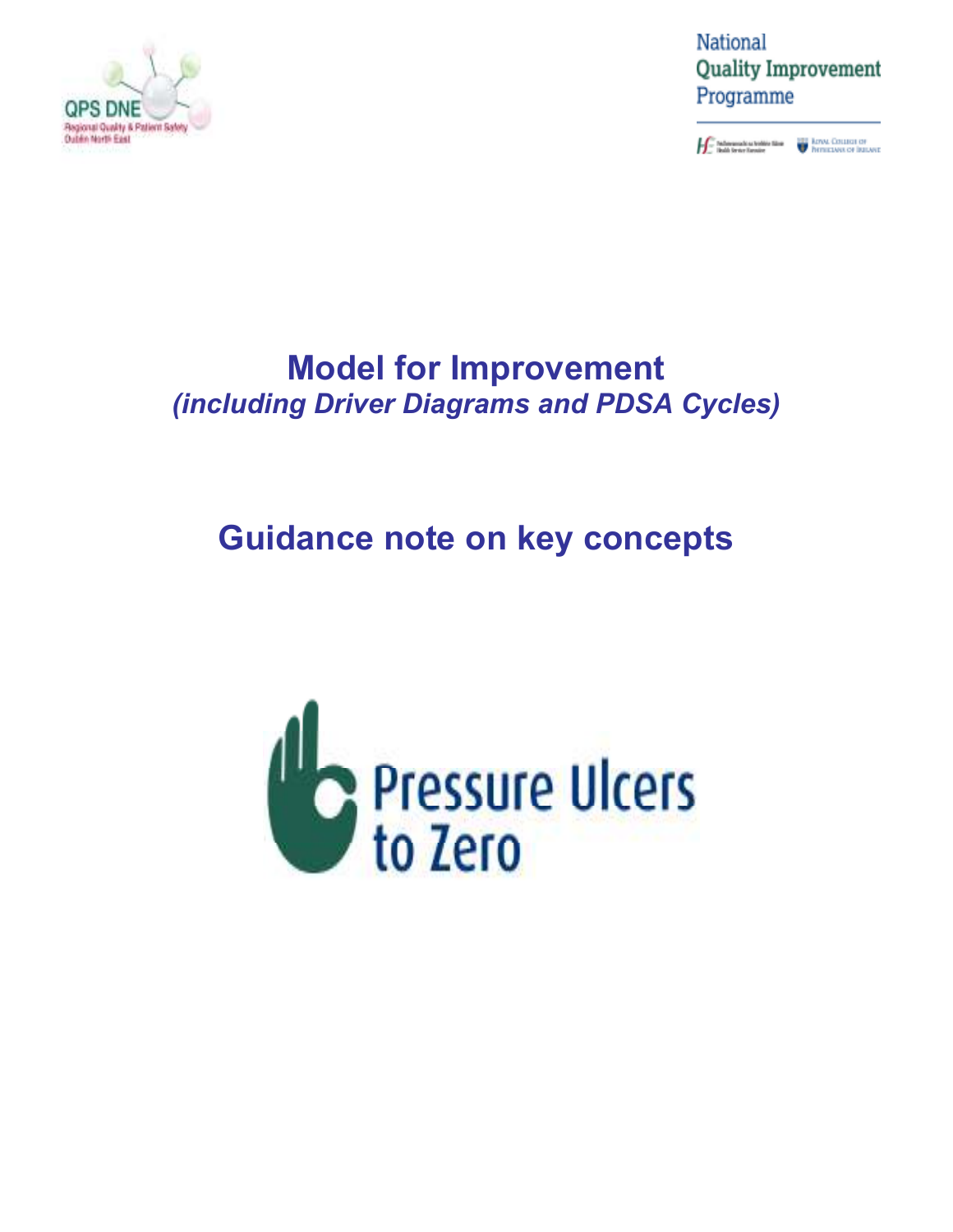## **Table of Contents**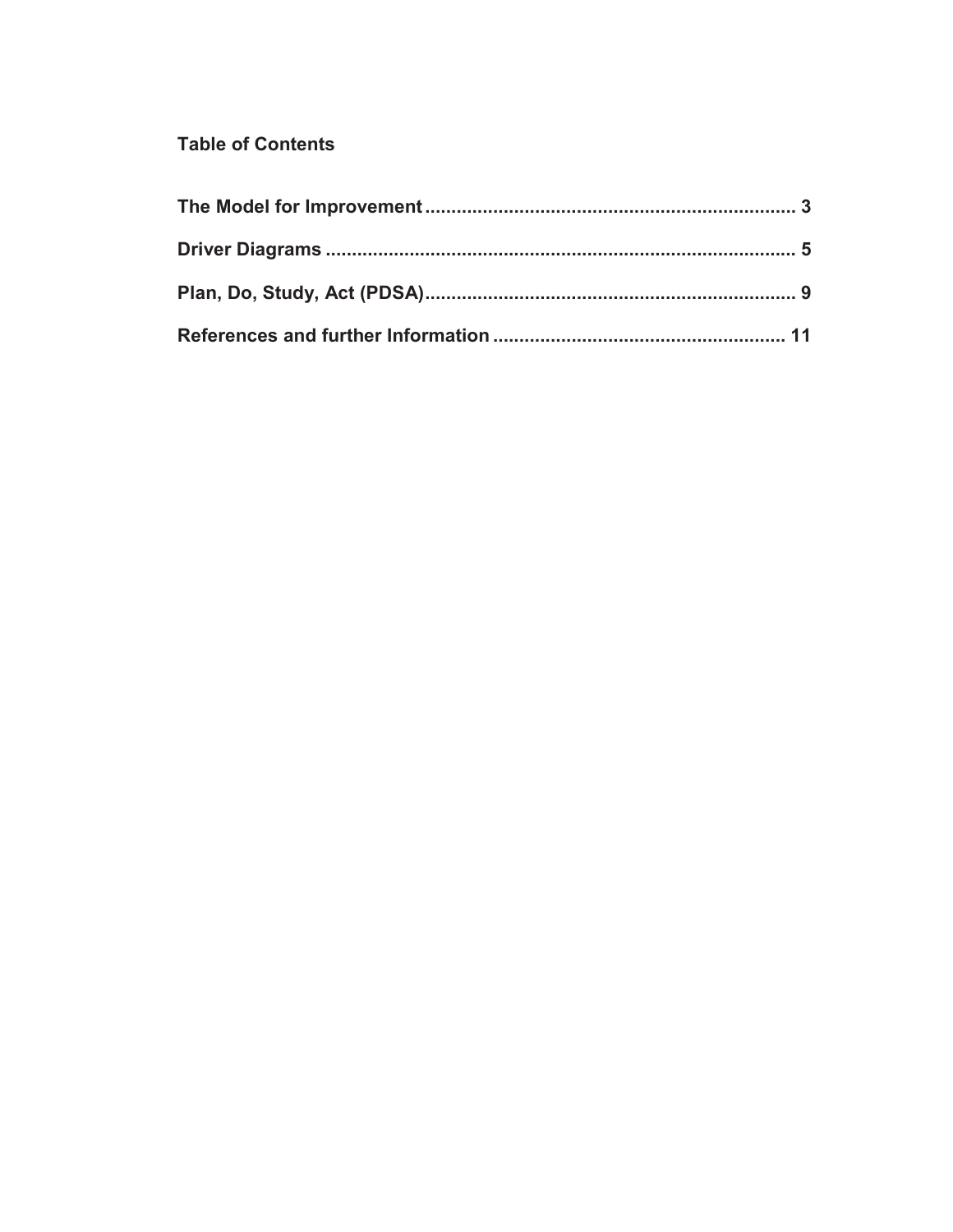### **The Model for Improvement**

The Model for Improvement, developed by Associates in Process Improvement, is a simple yet powerful tool for accelerating improvement. The model is not meant to replace change models that organizations may already be using, but rather to accelerate improvement. This model has been used very successfully by hundreds of health care organizations in many countries to improve many different health care processes and outcomes.

The model has two parts:

- Three fundamental questions, which can be addressed in any order.
- The Plan-Do-Study-Act (PDSA) cycle to test changes in real work settings. The PDSA cycle guides the test of a change to determine if the change is an improvement.



#### **Figure 1. The Model for Improvement**

Use of the Model requires a number of logical steps as follows;

#### 1. **Forming the Team**

Including the right people on a process improvement team is critical to a successful improvement effort. Teams vary in size and composition. Each organization builds teams to suit its own needs.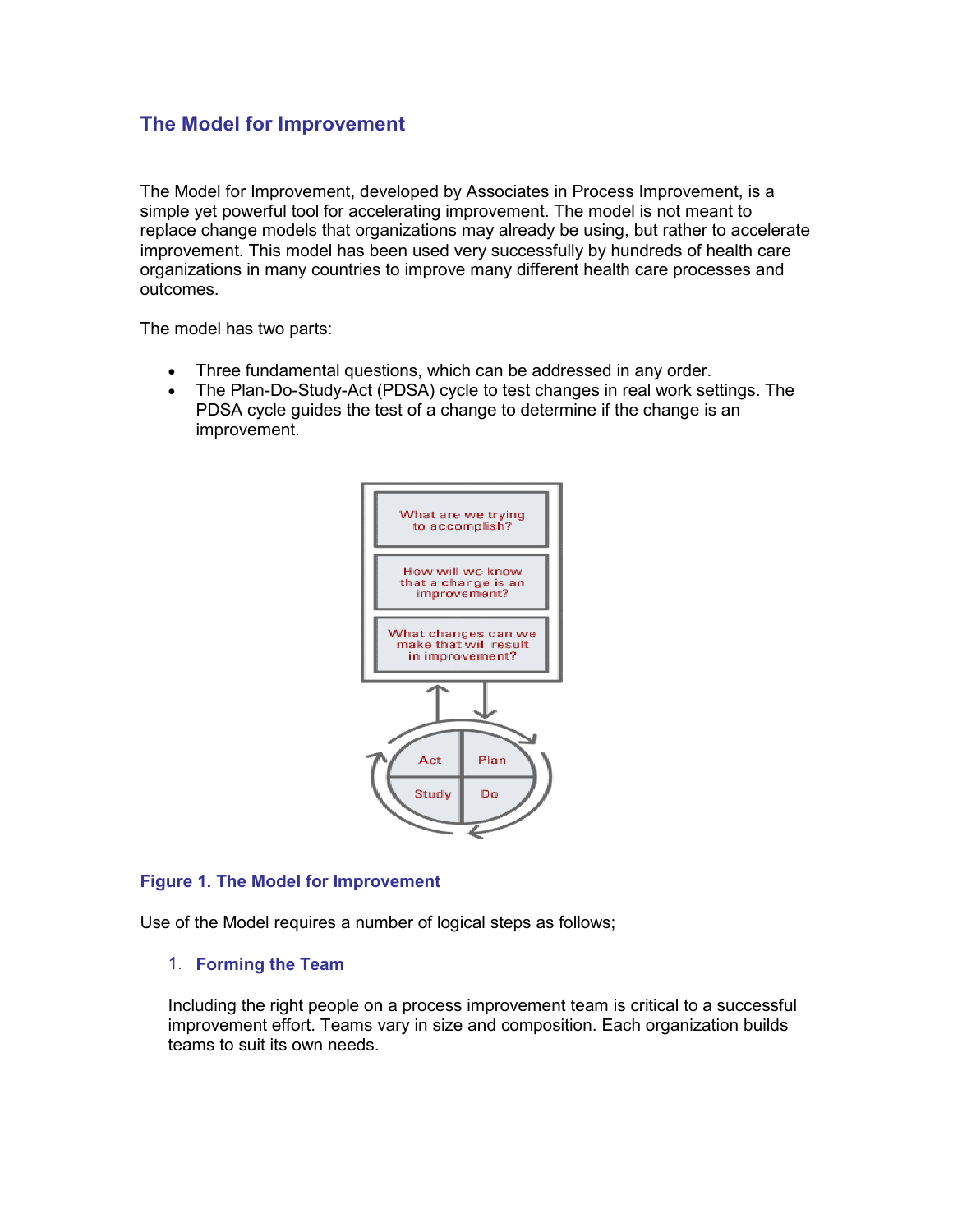#### 2. **Setting Aims**

Improvement requires setting aims. The aim should be time-specific and measurable; it should also define the specific population of patients or other system that will be affected.

#### 3. **Establishing Measures**

Teams use quantitative measures to determine if a specific change actually leads to an improvement.

#### 4. **Selecting Changes**

Ideas for change may come from the insights of those who work in the system, from change concepts or other creative thinking techniques, or by borrowing from the experience of others who have successfully improved.

#### 5. **Testing Changes**

The Plan-Do-Study-Act (PDSA) cycle is shorthand for testing a change in the real work setting — by planning it, trying it, observing the results, and acting on what is learned. This is the scientific method adapted for action-oriented learning.

#### 6. **Implementing Changes**

After testing a change on a small scale, learning from each test, and refining the change through several PDSA cycles, the team may implement the change on a broader scale — for example, for an entire pilot population or on an entire unit.

#### 7. **Spreading Changes**

After successful implementation of a change or package of changes for a pilot population or an entire unit, the team can spread the changes to other parts of the organization or in other organizations.

#### *IHI Video – Model for Improvement*

http://www.youtube.com/watch?v=SCYghxtioIY

http://www.youtube.com/watch?v=6MIUqdulNwQ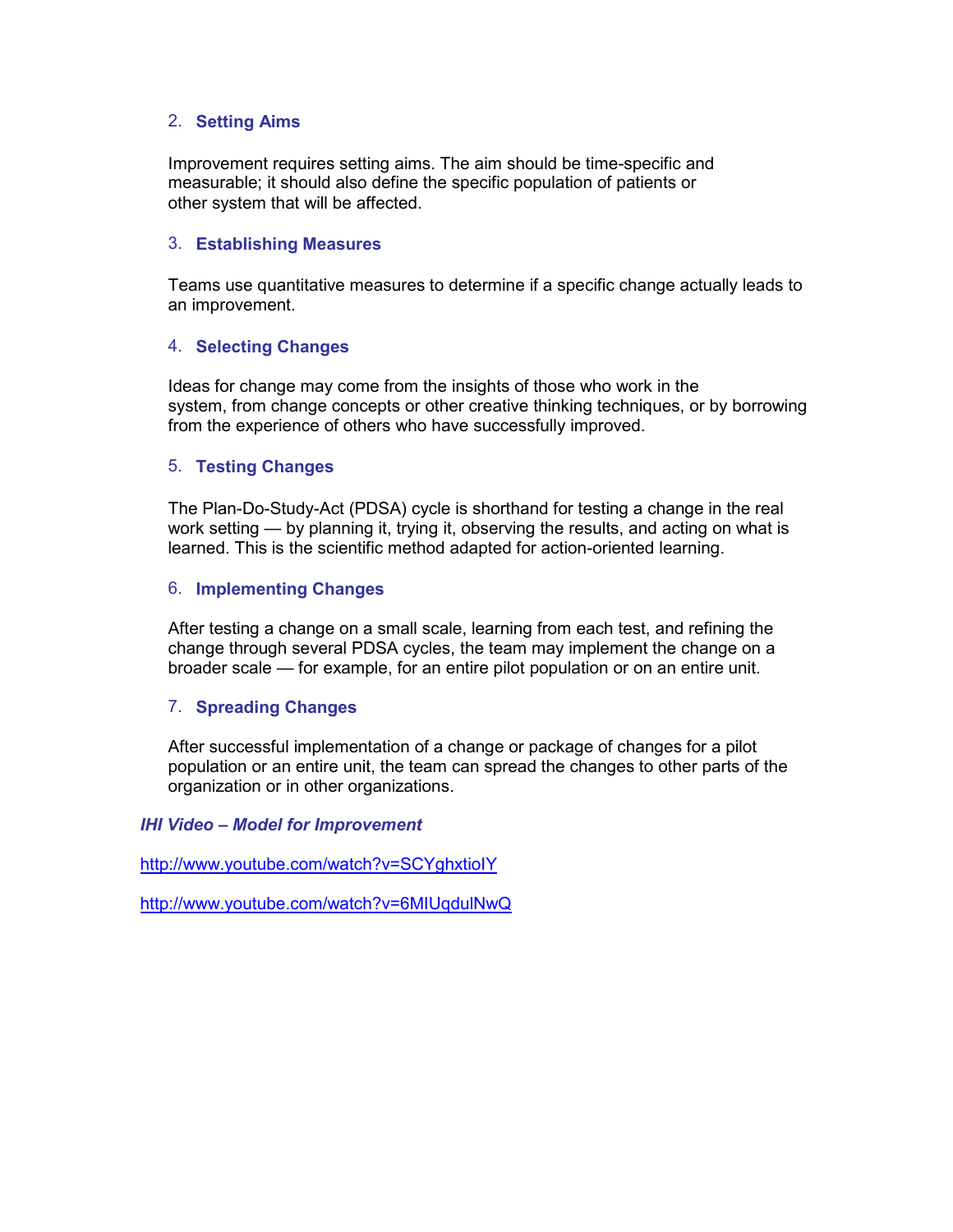## **Driver Diagrams**

Driver diagrams are a type of structured logic chart with three or more levels (see example below). These would include:

1. a goal or vision

2. the high-level factors that you need to influence in order to achieve this goal (called 'primary drivers')

3. specific projects and activities that would act upon these factors

For more complex goals the number of levels in a driver diagram can be expanded so that each primary driver has its own set of underpinning factors (i.e. 'secondary drivers' etc.). It is these secondary drivers (or lower level drivers) that would then be linked to projects and activities.

Driver diagrams provide a "theory of change". An example of a driver diagram for a simple goal is shown below in Figure 2.



**Figure 2. A generic Driver Diagram**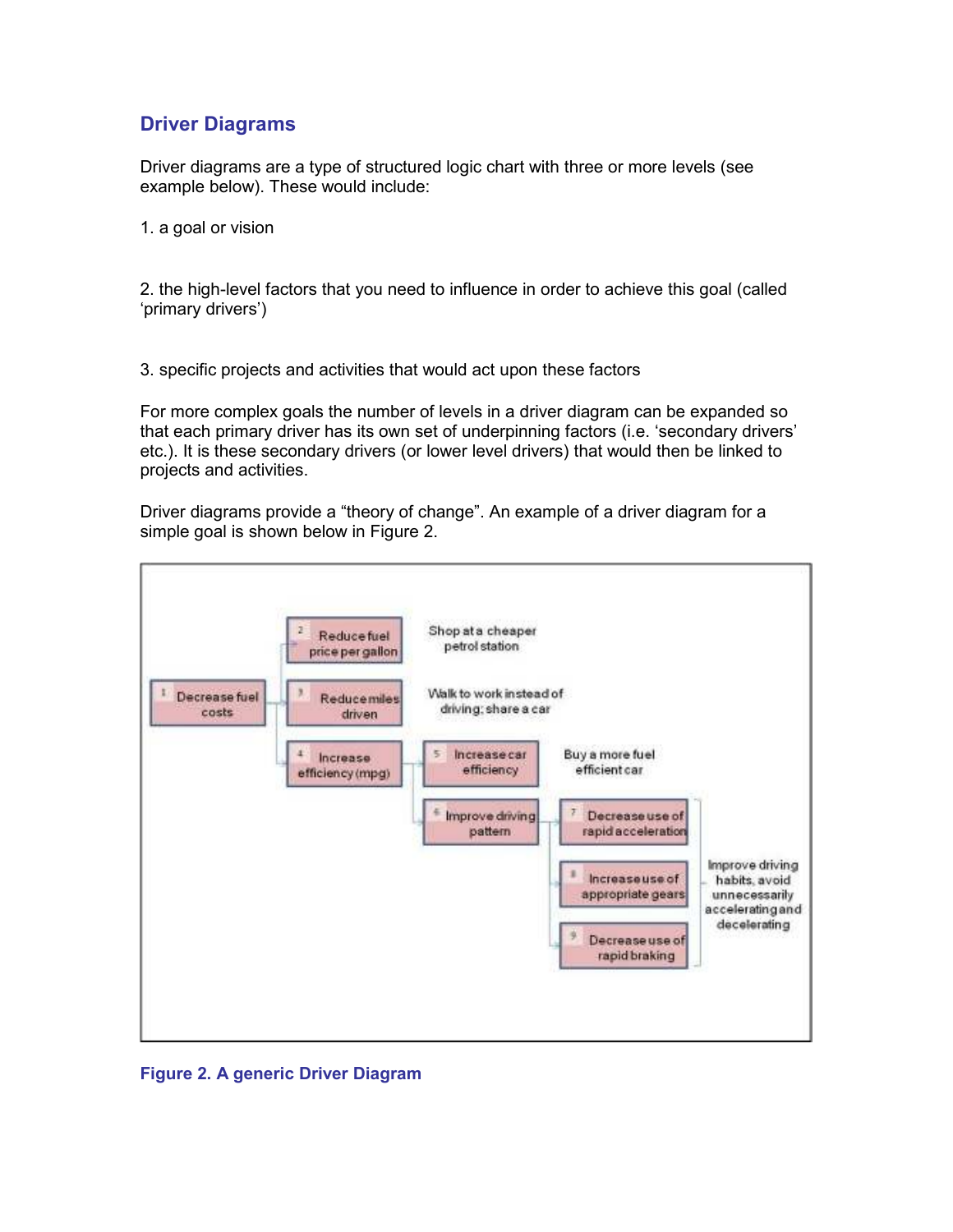This diagram shows how a basic goal to 'decrease fuel costs' can be achieved in three different ways. In some driver diagrams these 'primary drivers' would be things that have to occur together to achieve the goal. In other diagrams they may be listed as options for reaching the goal.

Notice that in this example, one of the primary drivers is broken down to two lower level 'secondary' drivers and that one of these is broken down into 'tertiary' drivers. At each level, the driver diagram ends with actions.

This driver diagram therefore shows a complete strategy for decreasing fuel costs. At a glance you can see what its creator decided were important factors and the actions that are planned.

Where possible, the drivers in a driver diagram should be made measurable. That way a driver diagram can become a measurement framework for tracking progress towards a goal.

#### *When does it work best?*

Driver diagrams can fulfil a range of functions. They can:

- help a team to explore the factors that they believe need to be addressed in order to achieve a specific overall goal
- show how the factors are connected
- act as a communication tool for explaining a change strategy
- provide the basis for a measurement framework

Driver diagrams are therefore best used when an improvement team needs to come together to determine the range of actions they have to undertake to achieve a goal. They are especially suited to complex goals like 'reducing teenage pregnancy' where it is important for a team to explore many factors and undertake multiple reinforcing actions.

#### *How to use it*

Figure 3 below shows the typical way in which a driver diagram is constructed by a group.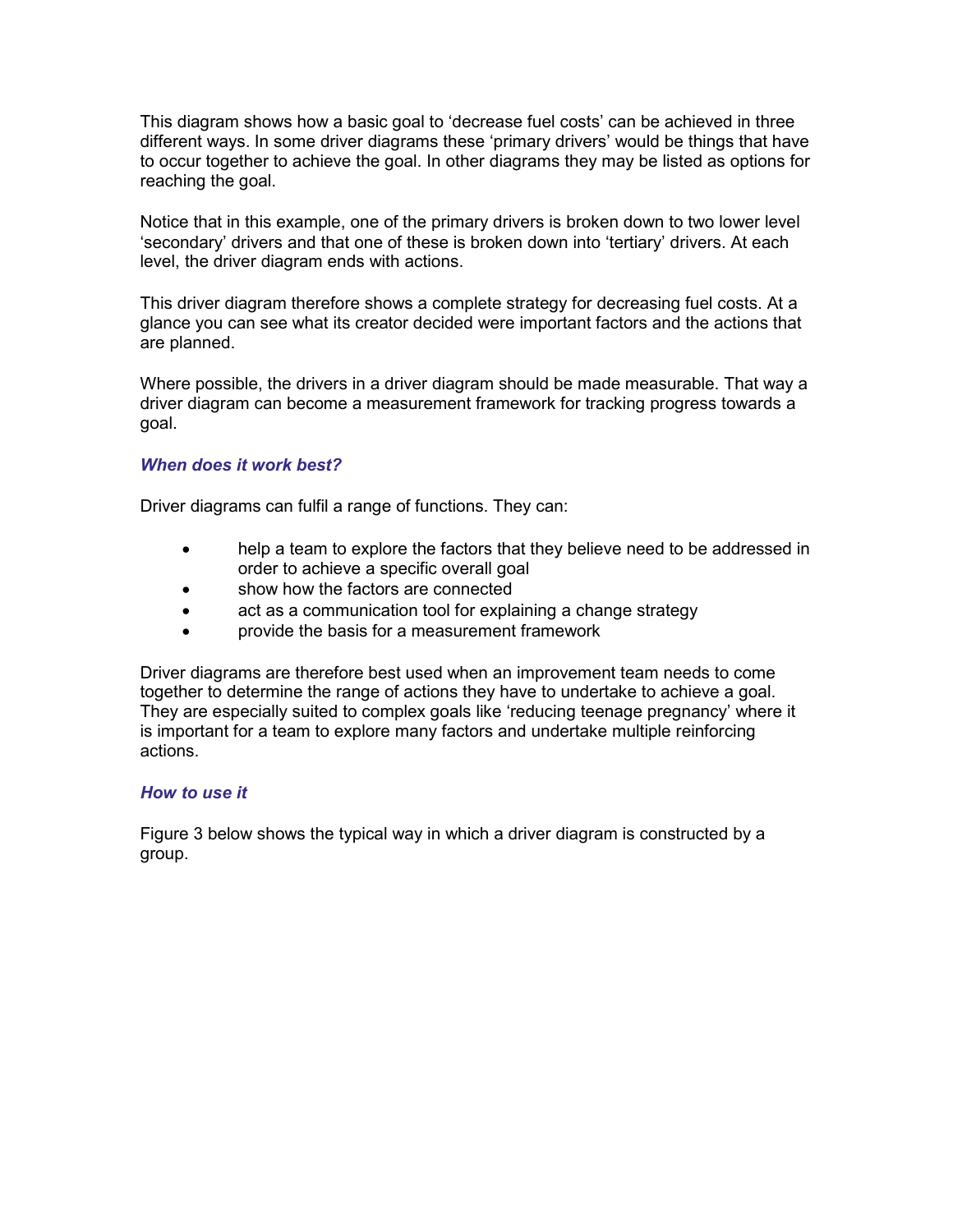| Gather together the subject<br>matter experts                                       |  |  |
|-------------------------------------------------------------------------------------|--|--|
| <b>Brainstorm</b> "to achieve our<br>goal, the things we need to<br>improve are "   |  |  |
| <b>Cluster</b> the ideas to see if<br>groups represent a common<br>driver           |  |  |
| <b>Expand</b> the groups (or single<br>ideas) to see if new drivers<br>come to mind |  |  |
| Logically link together the<br>groups into a driver diagram<br>format               |  |  |
| ( <b>Work backwards</b> from project<br>ideas if that helps!)                       |  |  |

#### **Figure 3 – Outline of the process for developing a Driver Diagram**

This process essentially represents a mixture of brainstorming improvement areas and then clustering them to create the drivers. It can be hard work for a team to create a driver diagram as implicit in the process are assumptions about the changes required to achieve a goal and the relative priority of these. However, sticking with this discussion and debate leads to better shared understanding of the task facing the group.

It is also important to remember that no driver diagram is objectively 'right'. They always represent a group (or individual) mental model of a situation – which might not be shared by others. The driver diagram is however a tool for communicating this mental model.

#### *What next?*

Driver diagrams fit into an improvement process. Before starting a driver diagram it is important to be clear about your goal (e.g. to 'reduce teenage pregnancy' rates or 'decrease fuel costs'). These goals are also termed 'aim statements'.

Once you have a completed driver diagram (including identifying your projects) you are ready to begin project implementation. Driver diagrams therefore naturally lead into activities such as developing project plans and undertaking PDSA cycles.

Where drivers are defined measurably and the driver diagram is used as a measurement framework for monitoring progress, time-series techniques such as statistical process control (SPC) can be applied.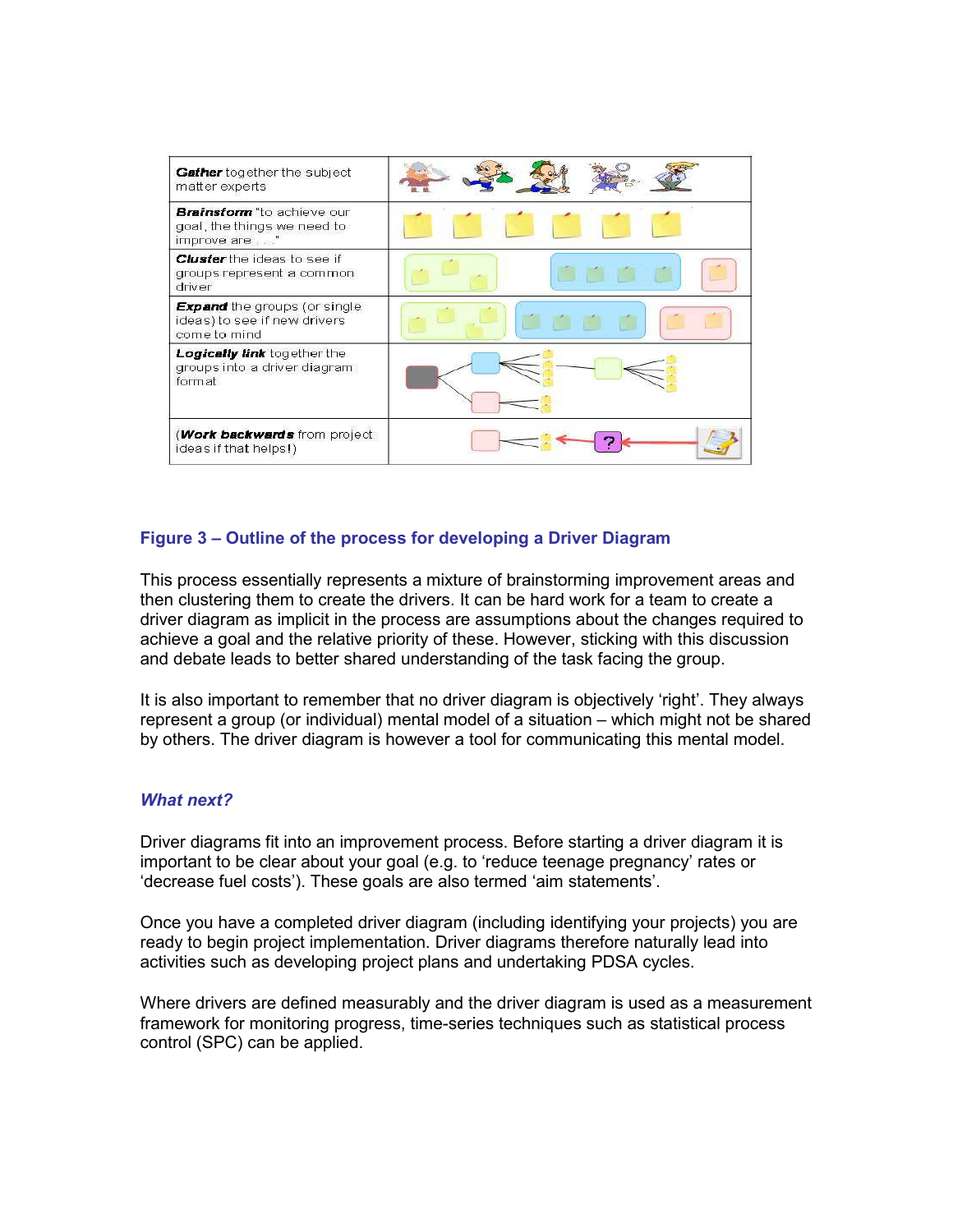#### **Driver Diagram for** *Pressure Ulcers to Zero*

As the Pressure Ulcer to Zero Collaborative is from it's inception working to a common aim and with a common change package (the SSKIN Bundle) the Driver Diagram for this Collaborative was developed as part of the collaborative pre-work. This Driver Diagram is outlined below;



**Figure 4. Driver Diagram - Pressure Ulcers to Zero**

*IHI Video - explaining Driver Diagrams* 

http://www.youtube.com/watch?v=A2491BJcyXA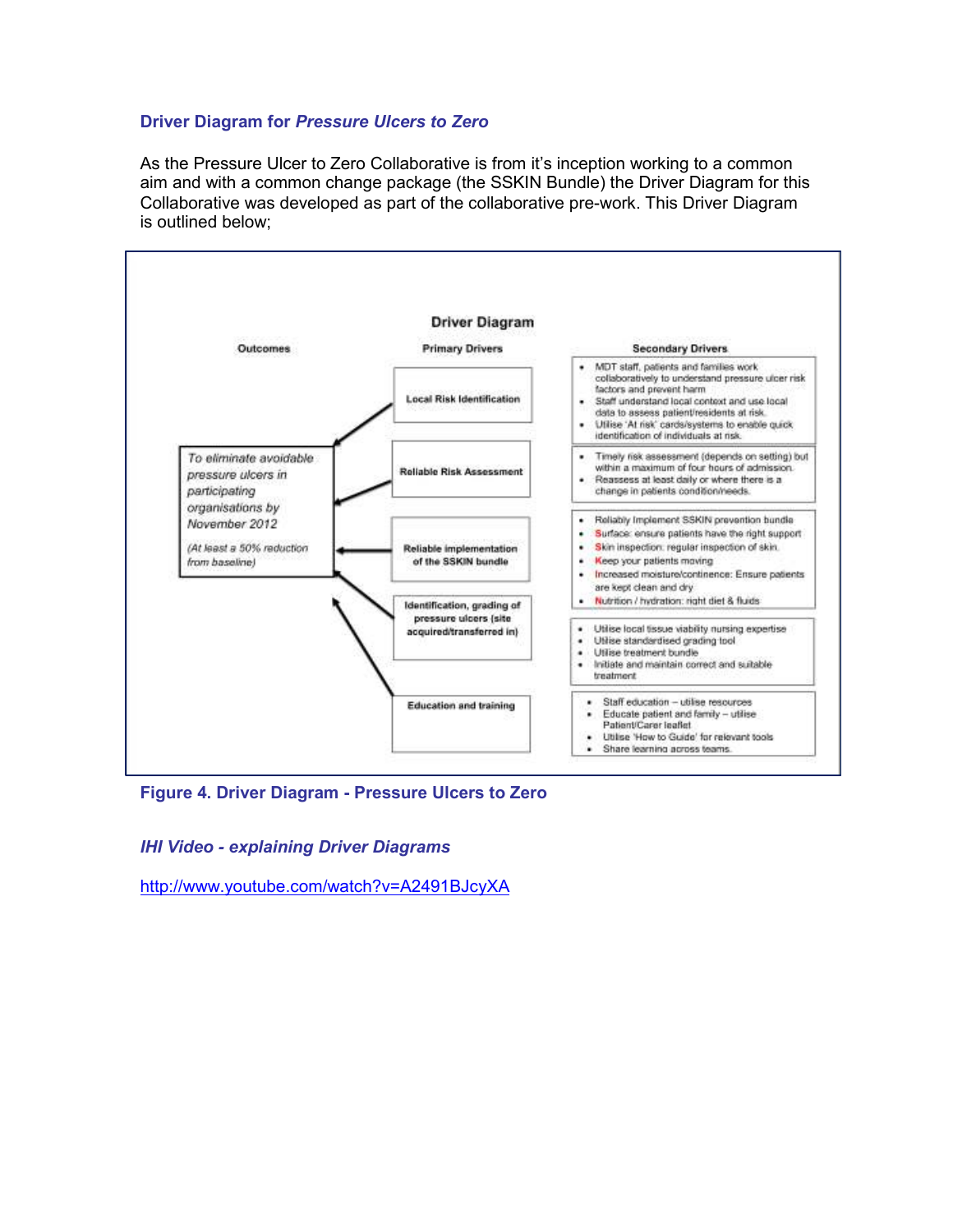## **Plan, Do, Study, Act (PDSA)**

#### *What is it and how can it help me?*

You can use plan, do, study, act (PDSA) cycles to test an idea by temporarily trialling a change and assessing its impact. This approach is unusual in a healthcare setting because traditionally, new ideas are often introduced without sufficient testing.

#### *The four stages of the PDSA cycle:*

**Plan** - the change to be tested or implemented

**Do** - carry out the test or change

**Study** - data before and after the change and reflect on what was learned

**Act** - plan the next change cycle or full implementation



**Figure 5. Steps in the PDSA Cycle**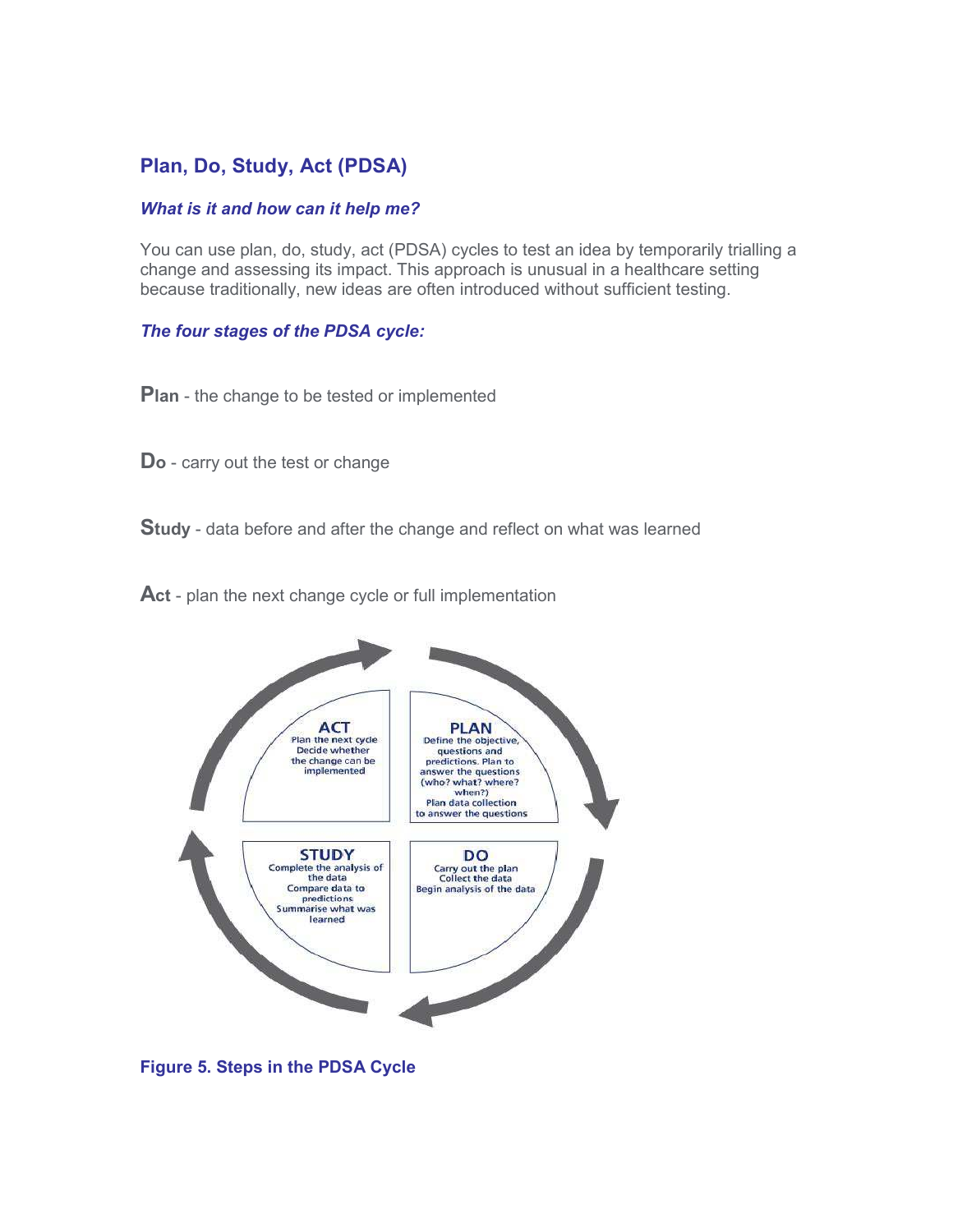#### *Step 1: Plan*

Plan the test or observation, including a plan for collecting data.

- State the objective of the test.
- Make predictions about what will happen and why.
- Develop a plan to test the change. (Who? What? When? Where? What data need to be collected?)

#### *Step 2: Do*

Try out the test on a small scale.

- Carry out the test.
- Document problems and unexpected observations.
- Begin analysis of the data.

#### *Step 3: Study*

Set aside time to analyze the data and study the results.

- Complete the analysis of the data.
- Compare the data to your predictions.
- Summarize and reflect on what was learned.

#### *Step 4: Act*

Refine the change, based on what was learned from the test.

- Determine what modifications should be made.
- Prepare a plan for the next test.

#### *Example of a Test of Change (Plan-Do-Study-Act Cycle)*

Depending on their aim, teams choose promising changes and use Plan-Do-Study-Act (PDSA) cycles to test a change quickly on a small scale, see how it works, and refine the change as necessary before implementing it on a broader scale. The following example shows how a team started with a small-scale test.

#### **Diabetes: Planned visits for blood sugar management.**

- **Plan:** Ask one patient if he or she would like more information on how to manage his or her blood sugar.
- **Do:** Dr. J. asked his first patient with diabetes on Tuesday.
- **Study:** Patient was interested: Dr. J. was pleased at the positive response.
- **Act:** Dr. J. will continue with the next five patients and set up a planned visit for those who say yes.